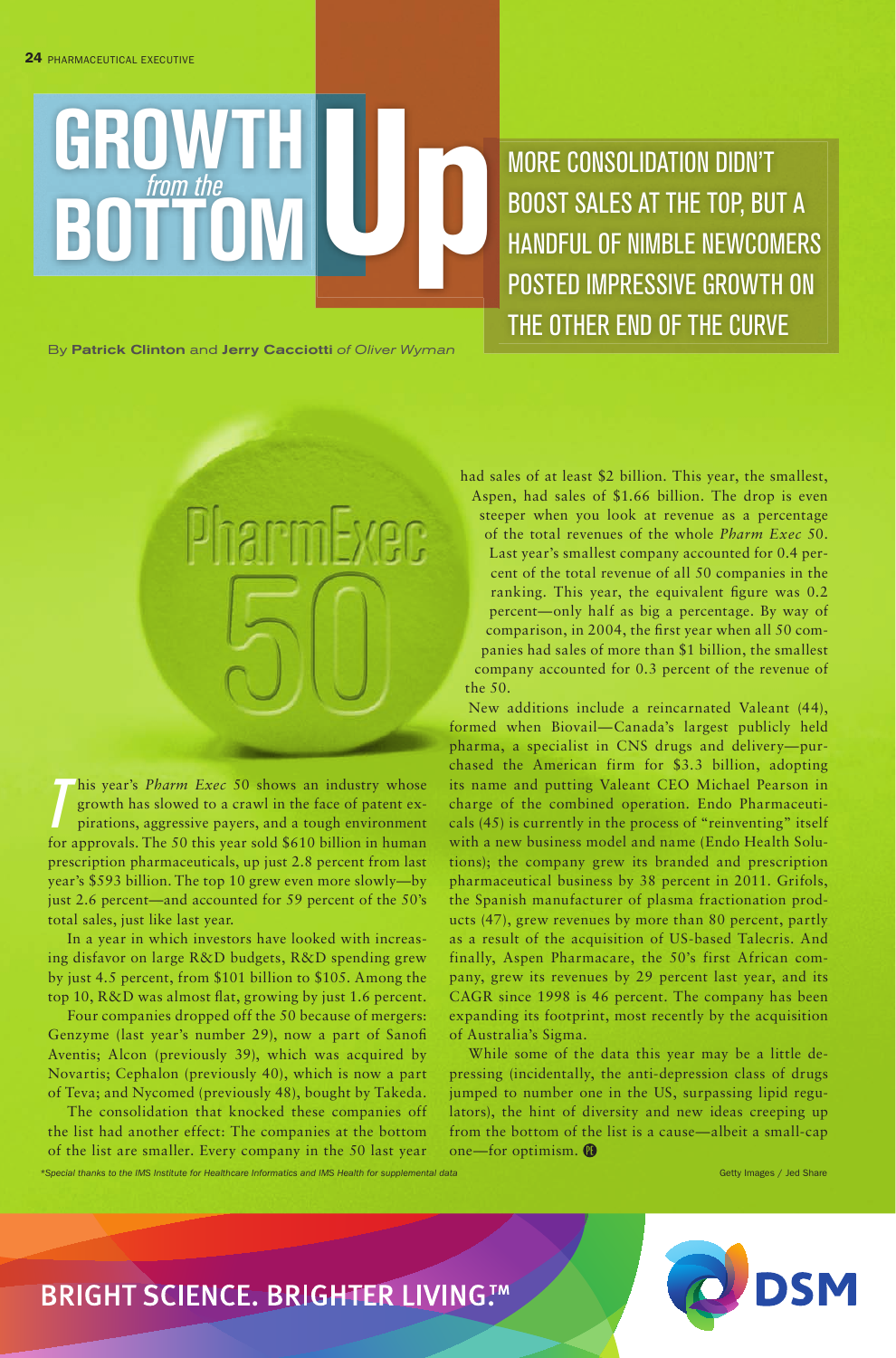#### Top 20 Global Products



Figures are in US\$ billions. Growth rates in US\$ are not recommended due to extreme fluctuations in the value of the dollar<br>The figures above include prescription and certain over the counter data and represent manufacture Sales cover direct and indirect pharmaceutical channel wholesaler and manufacturers

#### Top 20 Global Therapeutic Classes



Figures are in US\$ billions. Growth rates in US\$ are not recommended due to extreme fluctuations in the value of the dollar The figures above include prescription and certain over the counter data and represent manufacturer prices Sales cover direct and indirect pharmaceutical channel wholesaler and manufacturers

#### Channel Distribution by US Dispensed Prescriptions and US Sales



At left, prescriptions in millions. At right, sales in US\$ billions

Report reflects Prescription-bound products including Insulins (and excludes other products such as OTC)<br>IMS routinely updates its market audits, which can and does result in changes to previously reported market size and



## **BRIGHT SCIENCE. BRIGHTER LIVING.TM**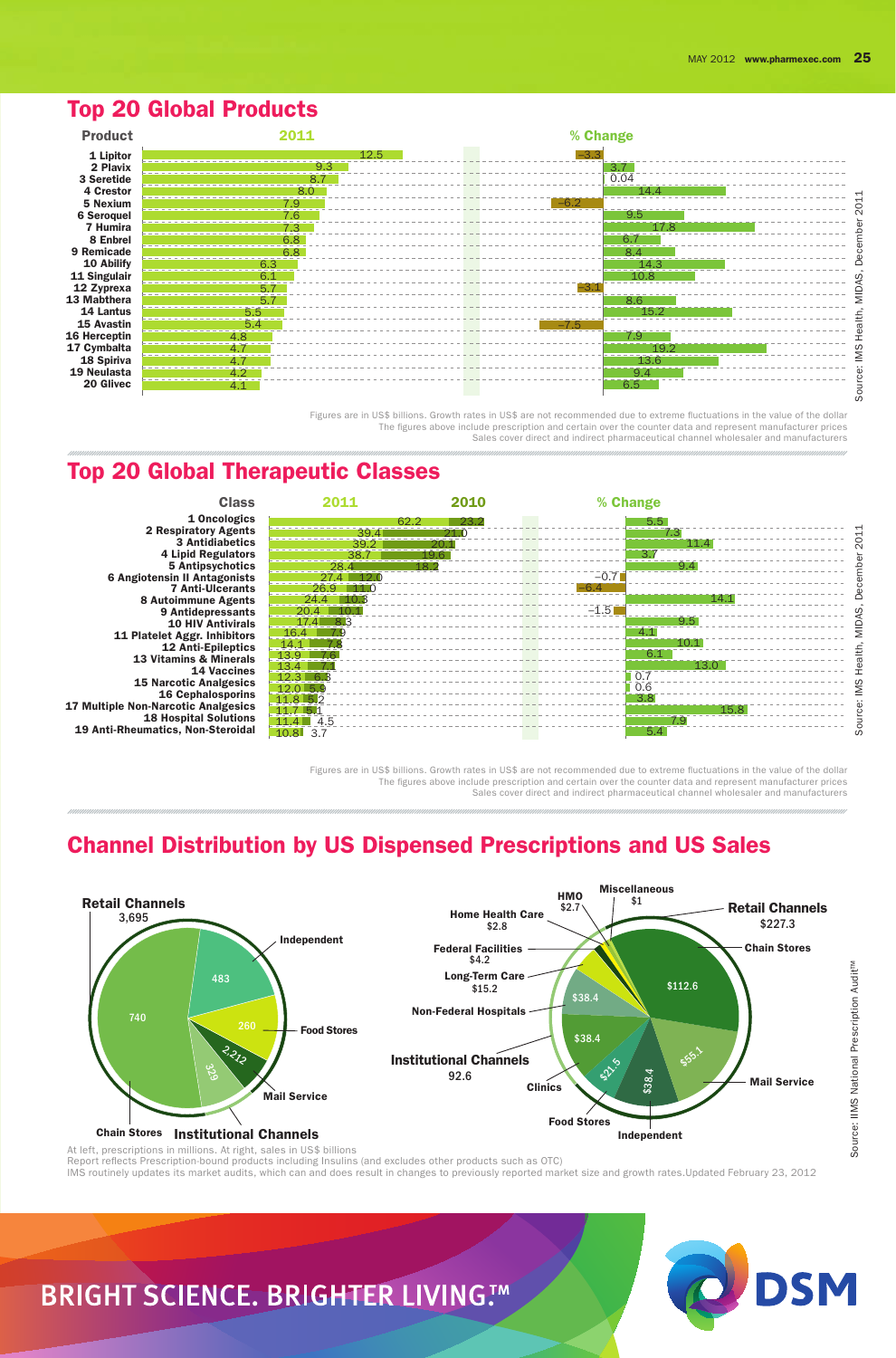#### Top 25 Corporations by US Prescriptions



Figures in millions of prescriptions

Report reflects Prescription-bound products including Insulins (and excludes other products such as OTC) IMS routinely updates its market audits, which can and does result in changes to previously reported market size and growth rates.Updated February 23, 2012

| 2012<br><b>Rank</b> | <b>Company</b><br>HQ [website]                                      | 2011 Rx Sales<br>(USD billions) | <b>2011 R&amp;D spend</b><br>(USD millions) | <b>2011 Top-Selling Drugs</b><br>[USD billions]                    |
|---------------------|---------------------------------------------------------------------|---------------------------------|---------------------------------------------|--------------------------------------------------------------------|
|                     | <b>Pfizer</b><br>New York [pfizer.com]                              | \$57.7                          | \$9,112                                     | Lipitor $[9.6]$<br>Lyrica $[3.7]$<br>Enbrel $[3.7]$                |
|                     | <b>Novartis</b><br>Basel, Switzerland [novartis.com]                | \$54.0                          | \$9,100                                     | Diovan/Co-Diovan [5.7]<br>Gleevec/Glivec [4.7]<br>Lucentis $[2.1]$ |
| 3                   | <b>Merck</b><br>Whitehouse Sation, NJ [merck.com]                   | \$41.3                          | \$8,467                                     | Singulair $[5.5]$<br>Januvia $[3.3]$<br>Remicade [2.7]             |
| 4                   | <b>Sanofi</b><br>Paris, France [sanofi.com]                         | \$37.0                          | \$6,007                                     | <b>Lantus</b> $[5.0]$<br>Lovenox $[2.7]$<br>Plavix $[2.6]$         |
| 5                   | <b>Roche</b><br>Basel, Switzerland [roche.com]                      | \$34.9                          | \$7,862                                     | MabThera/Rituxan [6.4]<br>Avastin [5.6]<br>Herceptin $[5.6]$       |
| 6                   | <b>GlaxoSmithKline</b><br>Brentford, England [gsk.com]              | \$34.4                          | \$5,822                                     | Seretide/Advair [7.8]<br>Fixotide/Flovent [1.3]<br>Advodart [1.2]  |
|                     | <b>AstraZeneca</b><br>London, England [astrazeneca.com]             | \$33.6                          | \$5,033                                     | Crestor [6.6]<br>Seroquel [5.8]<br>Nexium $[4.4]$                  |
| 8                   | <b>Johnson &amp; Johnson</b><br>New Brunswick, New Jersey [jnj.com] | \$24.4                          | \$5,138                                     | Remicade [5.5]<br>Procrit/Eprex [1.6]<br>Risperdal [1.6]           |
| 9                   | <b>Abbott</b><br>Abbott Park, Illinois [abbott.com]                 | \$22.4                          | \$4,129                                     | Humira $[7.9]$<br>Trilipix/TriCor [1.4]<br>Kaletra [1.2]           |
|                     | <b>Eli Lilly</b><br>Indianapolis, Indiana [lilly.com]               | \$21.9                          | \$5,020                                     | Zyprexa $[4.6]$<br>Cymbalta $[4.2]$<br>Alimta $[2.5]$              |

Sources: corporate data (10K's, annual reports, etc.) and *Pharm Exec* estimates N/A = Not Available/Not Applicable \* Estimate Figures are rounded

How the listings were compiled: Companies in the Pharm Exec 50 are ranked according to global human prescription drug sales. That includes generics, vaccines, and blood fractionation products. As far as possible we have excluded OTC products, hospital supplies such as IV fluids, contract manufacturing, and royalty revenue. Whenever possible, we have taken figures from companies' annual reports and SEO filings. As needed (and especially in the case of privately held companies), we have supplemented these documents with figures from IMS and EvaluatePharma, press coverage, and other sources. All figures represent the fiscal year that ended in 2011. For most American and European companies, that means the year ending December 31, 2011. For many Japanese companies, we used the fiscal year ending March 31, 2011. Foreign currencies were converted using the average midpoint interbank rate for the month following the end of the fiscal year. In a handful of cases we have had to use estimates. These are noted with an asterisk.



### **BRIGHT SCIENCE. BRIGHTER LIVING!M**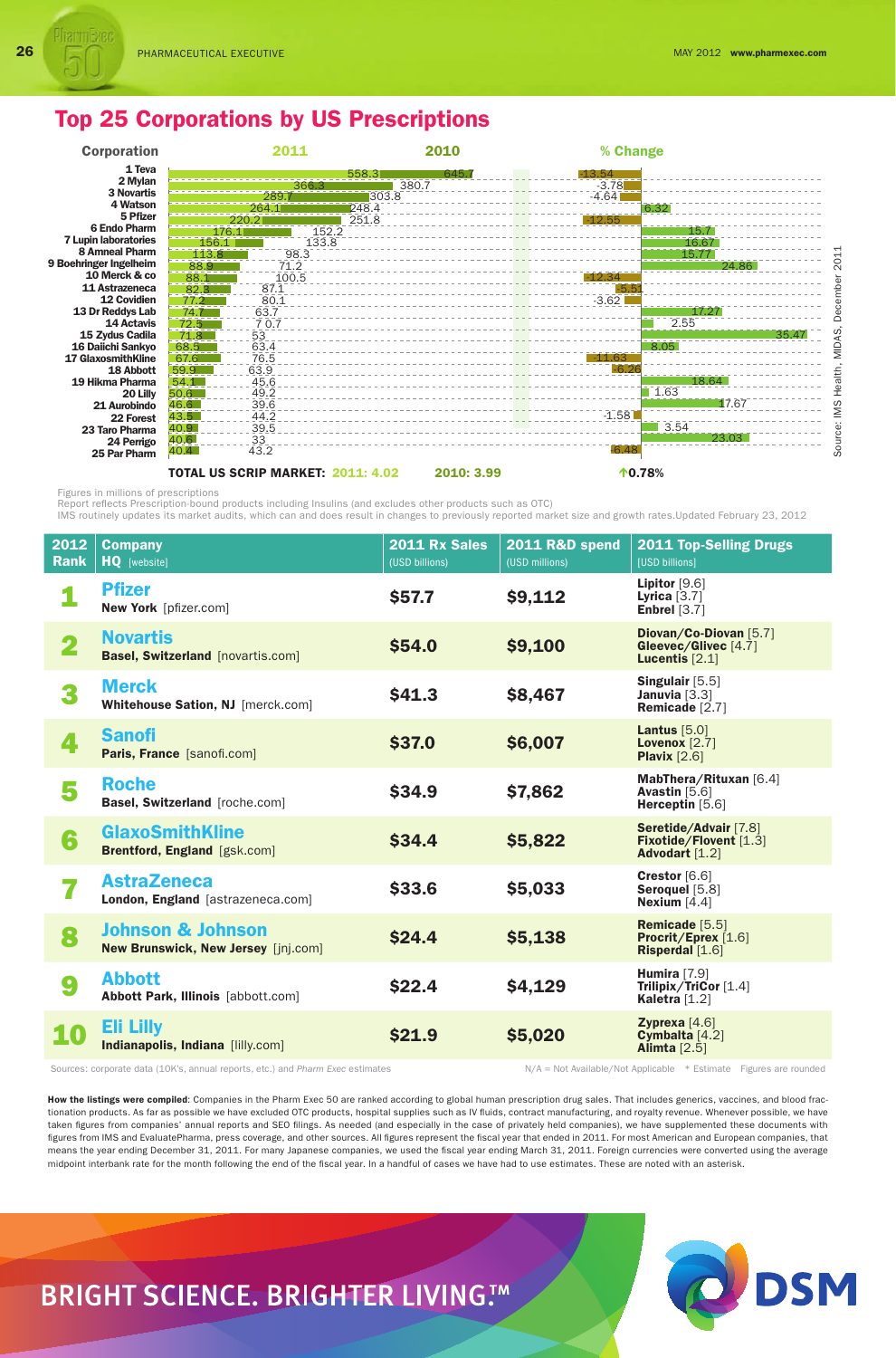#### Top 25 Corporations by US Sales



Figures in US\$ billions. Report reflects Prescription-bound products including Insulins (and excludes other products such as OTC)<br>IMS routinely updates its market audits, which can and does result in changes to previously

| 2012<br><b>Rank</b> | <b>Company</b><br>HQ [website]                                                 | 2011 Rx Sales<br>(USD billions) | <b>2011 R&amp;D spend</b><br>(USD millions) | <b>2011 Top-Selling Drugs</b><br>[USD billions]                   |
|---------------------|--------------------------------------------------------------------------------|---------------------------------|---------------------------------------------|-------------------------------------------------------------------|
|                     | <b>Bristol-Myers Squibb</b><br>New York, New York [bms.com]                    | \$21.2                          | \$3,800                                     | Plavix $[7.1]$                                                    |
|                     | <b>Teva</b><br>Petach Tikva, Israel [tevapharm.com]                            | \$16.7                          | \$1,080                                     | Copaxone [3.6]                                                    |
| 13                  | <b>Amgen</b><br>Thousand Oaks, California [amgen.com]                          | \$15.3                          | \$3,167                                     | Neulasta/Neupogen [5.2]                                           |
|                     | <b>Takeda</b><br>Osaka, Japan [takeda.com]                                     | \$15.2                          | \$3,466                                     | Actos/Glustin [4.7]                                               |
| 15                  | <b>Boehringer Ingelheim</b><br>[boehringer-ingelheim.com]                      | \$13.8                          | N/A                                         | Spiriva [4.4]                                                     |
| 16                  | <b>Bayer</b><br>Leverkusen, Germany [bayer.com]                                | \$12.8                          | \$1,979                                     | Betaferon/Betaseron [1.4]                                         |
| 17                  | <b>Daiichi Sankyo</b><br>Tokyo, Japan [daiichisankyo.com]                      | \$11.6                          | \$2,332                                     | Olmesartan [2.9]                                                  |
|                     | <b>Novo Nordisk</b><br>Bagsvaerd, Denmark [novonordisk.com]                    | \$11.5                          | \$1,662                                     | NovoLog/NovoRapid [2.2]                                           |
| 19                  | <b>Astellas</b><br>Tokyo, Japan [astellas.com]                                 | \$11.4                          | \$2,607                                     | Lipitor $[1.2]$                                                   |
| 20                  | <b>Gilead Sciences</b><br>Foster City, California [gilead.com]                 | \$8.1                           | \$1,229                                     | Atripla [3.2]                                                     |
| 21                  | <b>Otsuka</b><br>Tokyo, Japan [otsuka.com]                                     | \$7.4                           | \$1,974                                     | Abilify $[4.4]$                                                   |
| 22                  | <b>Merck KGaA</b><br>Darmstadt, Germany [merckgroup.com]                       | \$7.2                           | \$1,577                                     | Rebif $[2.2]$                                                     |
| 23                  | <b>Baxter International</b><br>Deerfield, Illinois [baxter.com]                | \$6.1                           | \$946                                       | Advate $[1.9]$                                                    |
| 24                  | <b>Mylan</b><br>Canonsburg, Pennsylvania [mylan.com]                           | \$5.5                           | \$294                                       | <b>Generics [N/A]</b>                                             |
| 25                  | <b>Servier</b><br>Neuilly-sur-Seine, France [servier.com]                      | \$5.0                           | \$1,255                                     | Coversyl [1.6]                                                    |
|                     | Sources: corporate data (10K's, annual reports, etc.) and Pharm Exec estimates |                                 |                                             | N/A = Not Available/Not Applicable * Estimate Figures are rounded |

DSM

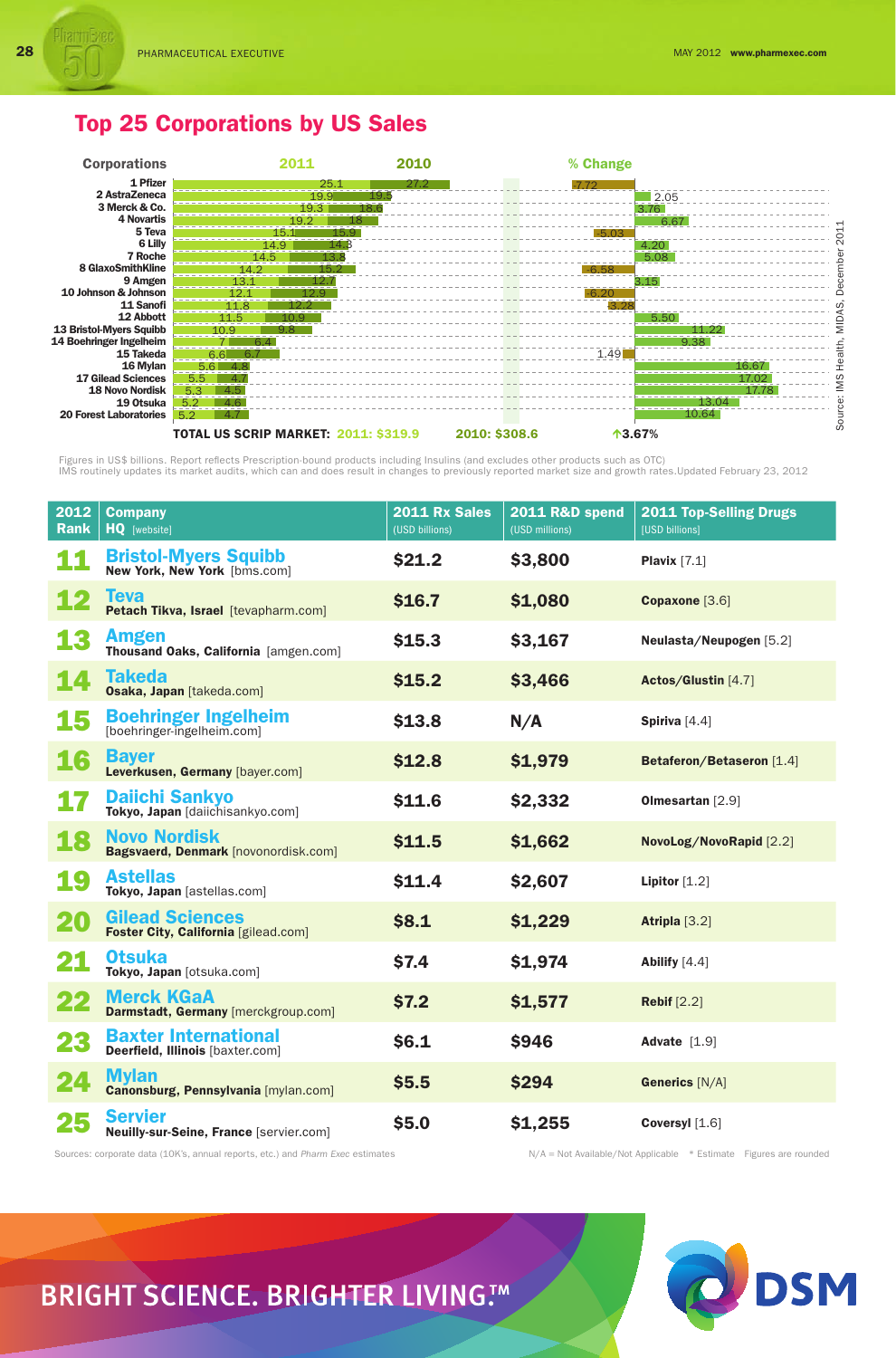## Top 25 US Pharma Products by Prescriptions<br>2010 2011



Figures in millions of prescriptions. Report reflects Prescription-bound products including Insulins (and excludes other products such as OTC)<br>IMS routinely updates its market audits, which can and does result in changes t

| 2012<br><b>Rank</b> | <b>Company</b><br>HQ [website]                                                 | <b>2011 Rx Sales</b><br>(USD billions) | <b>2011 R&amp;D spend</b><br>(USD millions) | 2011 Top-Selling Drugs<br>[USD billions]                          |
|---------------------|--------------------------------------------------------------------------------|----------------------------------------|---------------------------------------------|-------------------------------------------------------------------|
| 26                  | <b>Mitsubishi Tanabe</b><br>Osaka, Japan [mt-pharma.co.jp]                     | \$4.7                                  | \$788                                       | Remicade [0.7]                                                    |
| 27                  | <b>Celgene</b><br>Summit, New Jersey [celgene.com]                             | \$4.7                                  | \$1,600                                     | Revlimid [3.2]                                                    |
| 28                  | <b>CSL</b><br>Melbourne, Australia [csl.com.au]                                | \$4.5                                  | \$349                                       | Privigen [n/a]                                                    |
| 29                  | <b>Allergan</b><br>Irvine, California [allergan.com]                           | \$4.4                                  | \$902                                       | <b>Botox</b> $[1.6]$                                              |
| 30                  | <b>Forest</b><br>New York, New York [frx.com]                                  | \$4.2                                  | \$715                                       | Lexapro $[2.3]$                                                   |
| 31                  | <b>Dainippon Sumitomo</b><br>Osaka, Japan [ds-pharma.com]                      | \$4.0                                  | <b>\$817</b>                                | Lunesta $[0.6]$                                                   |
| 32                  | <b>Shire</b><br>Dublin, Ireland [shire.com]                                    | \$4.0                                  | \$770                                       | Vyvanse $[0.8]$                                                   |
| 33                  | <b>Menarini</b><br>Florence, Italy [menarini.com]                              | \$3.9                                  | n/a                                         | $n/a$ [n/a]                                                       |
| 34                  | <b>Biogen Idec</b><br>Weston, Massachusetts [biogenidec.com]                   | \$3.8                                  | \$1,219                                     | <b>Avonex</b> [2.7]                                               |
| 35                  | <b>Eisai</b><br>Tokyo, Japan [eisai.com]                                       | \$3.7                                  | \$1,740                                     | Aricept $[3.5]$                                                   |
|                     | <b>UCB</b><br>Brussels, Belgium [ucb.com]                                      | \$3.7                                  | \$1,004                                     | Keppra $[1.2]$                                                    |
| 37                  | <b>Watson</b><br>Parsippany, New Jersey [watson.com]                           | \$3.7                                  | \$295                                       | Generic atovastatin [0.1]                                         |
| 38                  | <b>Purdue</b><br>Stamford, Connecticut [purduepharma.com]                      | \$2.9                                  | N/A                                         | OxyContin [2.6]                                                   |
| 39                  | <b>Lundbeck</b><br>Copenhagen, Denmark [lundbeck.com]                          | \$2.7                                  | \$620                                       | Cipralex $[1.0]$                                                  |
| 40                  | <b>Warner Chilcott</b><br>Dublin, Ireland [wcrx.com]                           | \$2.7                                  | \$107                                       | Actonel [0.8]                                                     |
|                     | Sources: corporate data (10K's, annual reports, etc.) and Pharm Exec estimates |                                        |                                             | N/A = Not Available/Not Applicable * Estimate Figures are rounded |

**SM** 

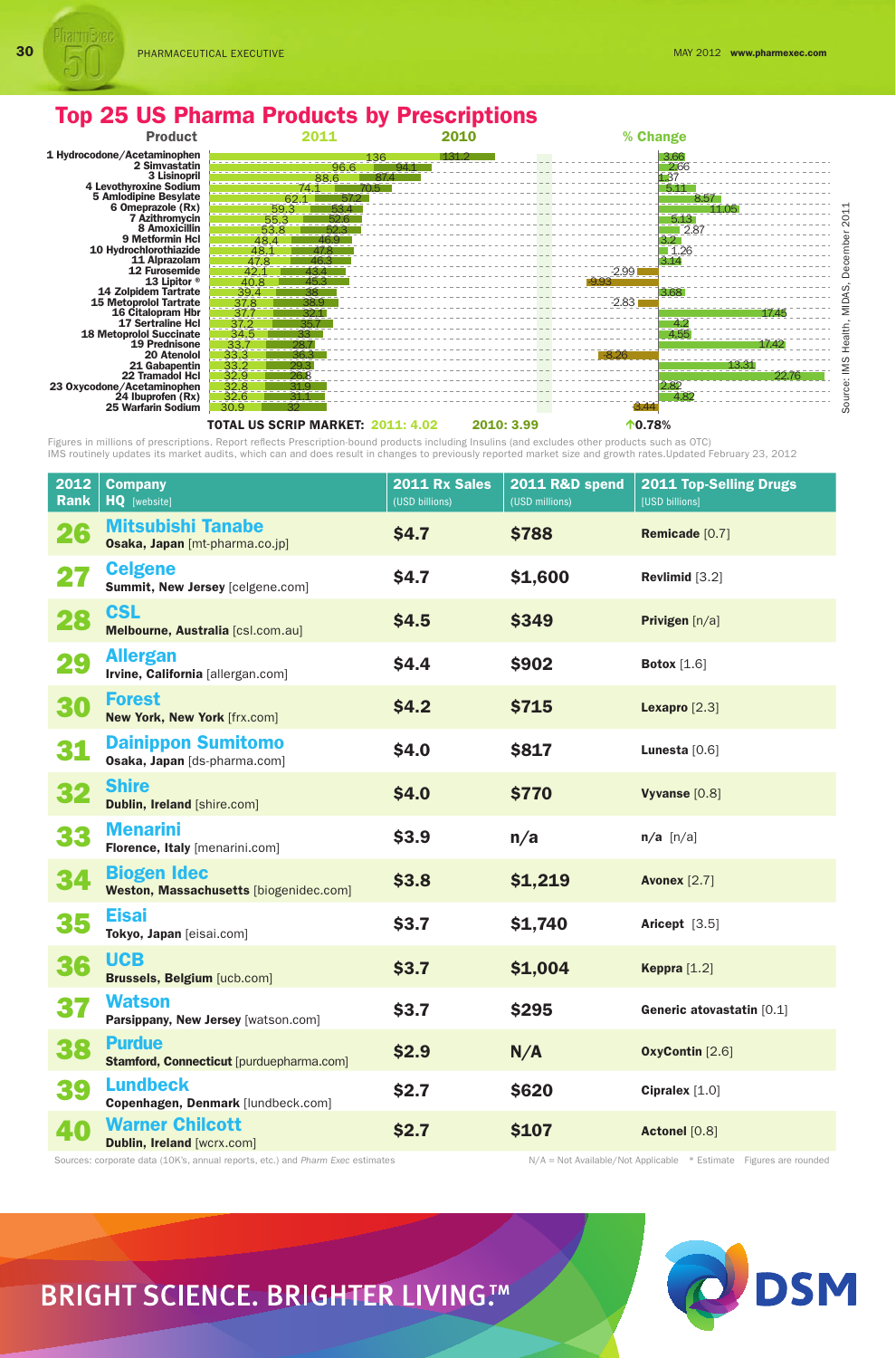#### Top 25 US Pharma Products by Sales



Figures in US\$ billions

Report reflects Prescription-bound products including Insulins (and excludes other products such as OTC)<br>IMS routinely updates its market audits, which can and does result in changes to previously reported market size and

#### Patent expiries

| <b>Major Patent Expiries in 2012</b> | Sales in 2011 (in billions) | Major Patent Expiries in 2012, Ex-US: |
|--------------------------------------|-----------------------------|---------------------------------------|
| <b>Plavix / Sanofi-BMS</b>           | \$6.8                       |                                       |
| Seroquel / AstraZeneca               | \$4.6                       | Japan: Seroquel                       |
| Singulair / Merck                    | \$4.6                       | UK: Seroquel, Singulair               |
| Actos / Takeda                       | \$3.4                       | <b>France: Singulair</b>              |
| Lexapro / Forest                     | \$2.9                       | <b>Germany: Seroquel</b>              |

| 2012<br><b>Rank</b> | <b>Company</b><br><b>HQ</b> [website]                                | <b>2011 Rx Sales</b><br>(USD billions) | <b>2011 R&amp;D spend</b><br>(USD millions) | <b>2011 Top-Selling Drugs</b><br>[USD billions] |
|---------------------|----------------------------------------------------------------------|----------------------------------------|---------------------------------------------|-------------------------------------------------|
|                     | <b>Kyowa Hakko Kirin</b><br>Tokyo, Japan [kyowa-kirin-pharma.com]    | \$2.7                                  | \$543                                       | Nesp/Espo [0.8]                                 |
| 42                  | <b>Shionogi</b><br>Osaka, Japan [shionogi.com]                       | \$2.6                                  | \$611                                       | <b>Crestor</b> $[0.3]$                          |
| 43                  | <b>Hospira</b><br>Lake Forest, Illinois [hospira.com]                | \$2.6                                  | \$358                                       | generic injectables [n/a]                       |
| 44                  | <b>Valeant Pharmaceuticals</b><br>Mississauga, Ontario [valeant.com] | \$2.4                                  | \$65                                        | Welbutrin [219.2]                               |
| 45                  | <b>Endo Pharmaceuticals</b><br>Chadds Ford, Pennsylvania [endo.com]  | \$2.2                                  | \$182                                       | Lidoderm $[0.8]$                                |
| 46                  | <b>Actavis</b><br>Zug, Switzerland [actavis.com]                     | \$2.0                                  | n/a                                         | Generics [n/a]                                  |
| 47                  | <b>Grifols</b><br>Barcelona, Spain [grifols.com]                     | \$1.9                                  | \$98                                        | <b>Plasma fractionation products</b><br>[n/a]   |
| 48                  | <b>Actelion</b><br>Allschwil, Switzerland [actelion.com]             | \$1.8                                  | \$486                                       | Tracleer [1.6]                                  |
| 49                  | <b>Galderma</b><br>Lausanne, Switzerland [galderma.com]              | \$1.8                                  | \$363                                       | Restylane [0.1]                                 |
| $\Xi$ 0             | <b>Aspen</b><br>Durban, South Africa [aspenpharma.com]               | \$1.7                                  | \$1.3                                       | $N/A$ [n/a]                                     |

Sources: corporate data (10K's, annual reports, etc.) and *Pharm Exec* estimates N/A = Not Available/Not Applicable \* Estimate Figures are rounded

DSM